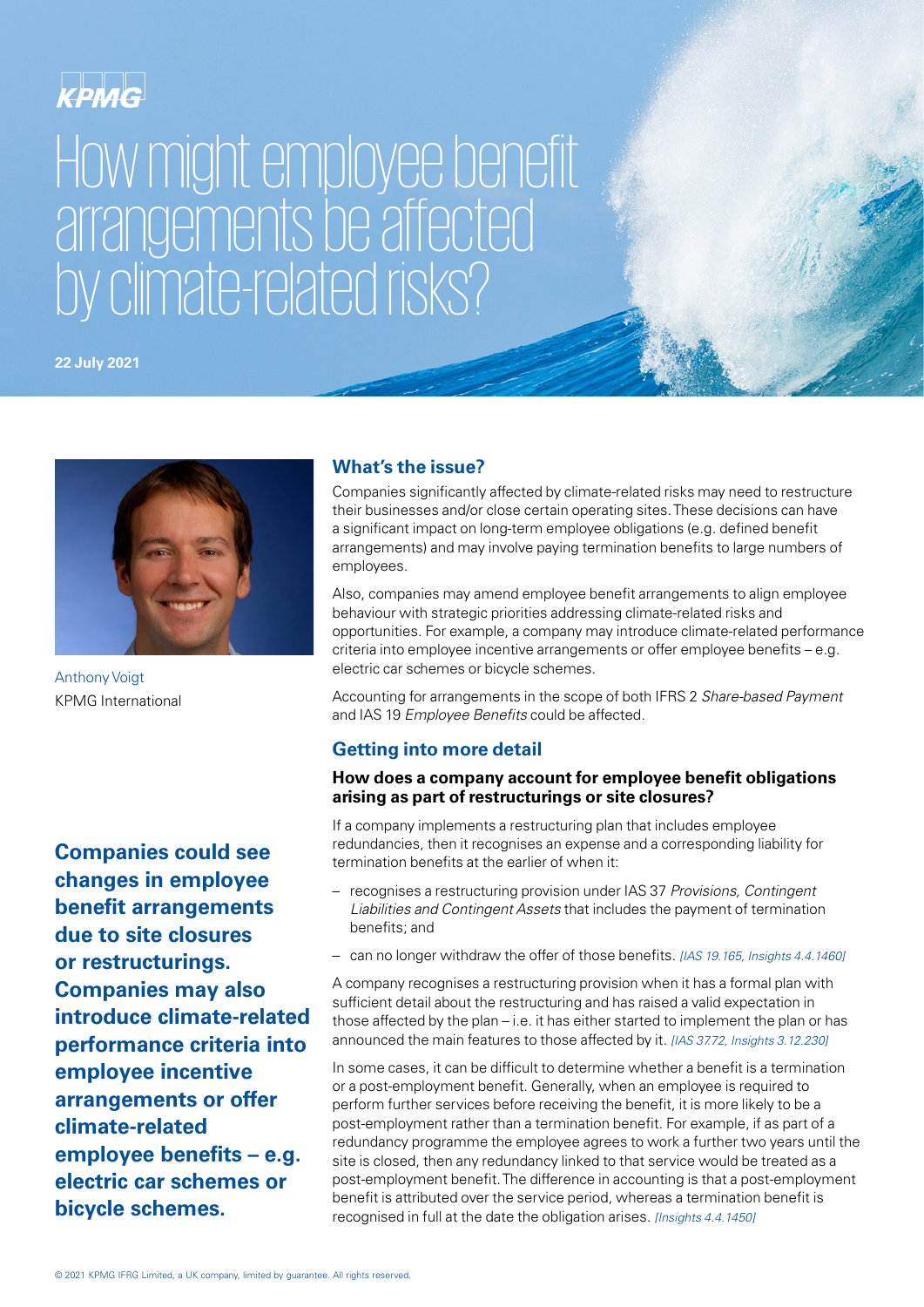#### **Does a company need to update its defined benefit obligation assumptions?**

Companies may need to consider the potential impact on estimates, including the actuarial assumptions used in measuring employee benefits. For example, changes may be needed to the actuarial assumptions used in calculating the defined benefit obligations for employees who are made redundant as part of a restructuring.

#### **Are there any new short-term employee benefits?**

Short-term benefits are those expected to be settled within 12 months of the related service and can be both monetary and non-monetary. If a company helps to fund energy efficiency improvements to employee homes, provides employees with discounts on purchases of eco-friendly goods or low-interest loans to finance the purchase of an electric car, then these may give rise to short-term benefits recorded in profit or loss. *[IAS 19.9]*

#### **How does a company reflect climate-related performance conditions in the accounting?**

To align employee performance with its strategy, a company may introduce incentive plans with climate-related performance criteria.

For share-based payment arrangements, these criteria would generally meet the definition of a non-market performance condition and would not affect the fair value of the share-based payment. Instead, a company incorporates the climate-related condition when estimating the number of awards that it expects to vest. However, if the performance target period extends beyond or commences substantially before any service-related vesting condition, then the climate-related condition is classified as a non-vesting condition and incorporated in the fair value of the award. *[Insights 4.5.420–430]*

For other long-term employee benefits, a climate-related condition is incorporated into the measurement of the liability. We believe that, depending on the specific facts and circumstances, the condition may be incorporated into the measurement of the liability using either a 'most likely' amount or expected value approach. *[Insights 4.4.1405]*

#### **Does a company need to update the measurement and disclosure of plan assets?**

A company may need to consider climate-related risks when measuring some plan assets – e.g. a plan may hold real estate assets that could be affected by climate change. *[IAS 19.8, 113]*

Under IAS 19, a company disaggregates the fair value of plan assets into classes that distinguish the nature and risks of those assets, and discloses this in its financial statements. Therefore, companies may need to consider whether they need to update the disaggregation disclosures to reflect climate-related risks and opportunities associated with plan assets – e.g. disaggregation of plan assets into categories (perhaps by industry or sector) that highlight those with significant exposure to climate-related risks and opportunities. *[IAS 19.142]*

#### **Disclosures**

Companies need to provide clear and meaningful disclosures about:

- significant judgements and estimates made in recognising and measuring employee benefits; and
- defined benefit plans, including disaggregated disclosure of plan assets.

#### **Actions for management to take now**

– Understand the current and potential effect of climate-related risks and opportunities on the company's employee benefit arrangements.